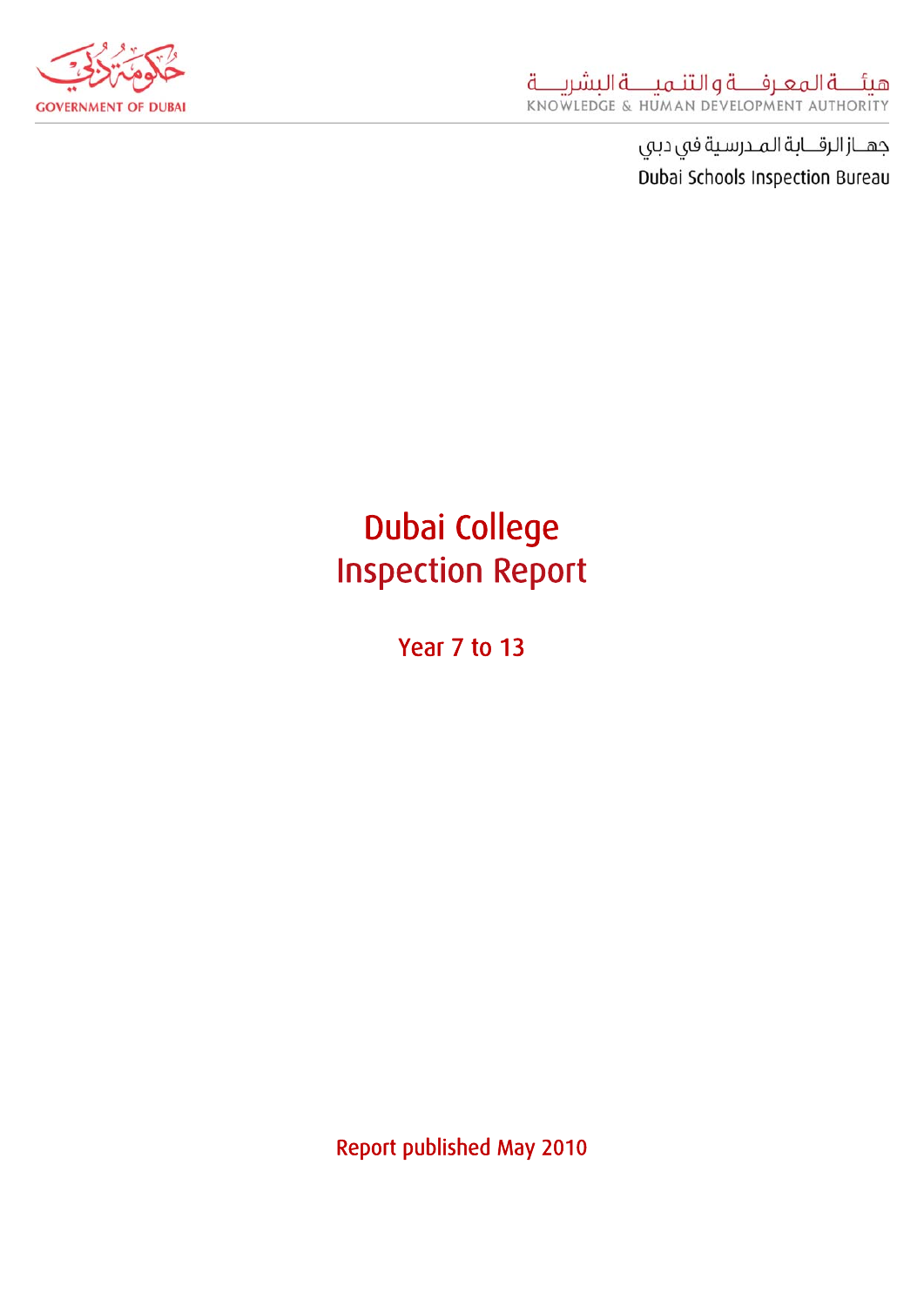

## **Contents**

| How good are the students' attainment and progress in key subjects? 4    |  |
|--------------------------------------------------------------------------|--|
|                                                                          |  |
|                                                                          |  |
| How well does the curriculum meet the educational needs of all students? |  |
|                                                                          |  |
|                                                                          |  |
|                                                                          |  |
|                                                                          |  |
|                                                                          |  |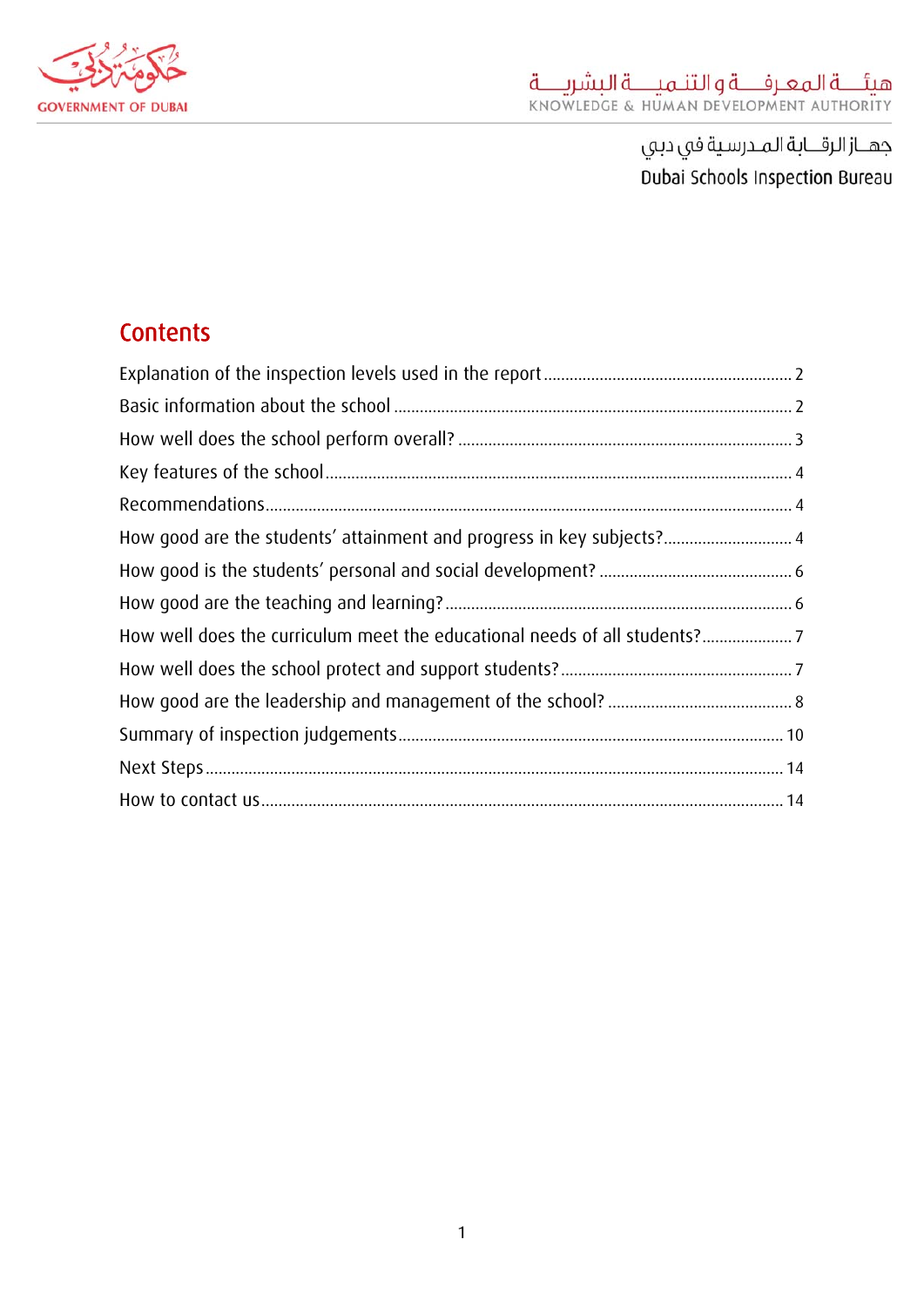<span id="page-2-0"></span>

# Explanation of the inspection levels used in the report

Outstanding-exceptionally high quality of performance or practice.

Good - the expected level of quality for every school in Dubai.

Acceptable – the minimum level of acceptability required for Dubai. All key aspects of performance and practice in every school should meet or exceed this level.

Unsatisfactory - quality not yet at the level acceptable for schools in Dubai. Schools will be expected to take urgent measures to improve the quality of any aspect of their performance or practice that is judged at this level.

Dubai College was inspected in October 2009 as part of the regular inspection of all schools in Dubai. The inspection covered key aspects of the work of the school at all stages. It evaluated students' achievements, the effectiveness of the school, the environment for learning, the school's processes for self-evaluation and capacity for improvement. There was a particular focus on students' progress in Islamic Education (for Muslim students), Arabic, English, mathematics and science.

#### Basic information about the school

Located in Um Suqeim, Dubai College is a private school providing education for boys and girls from Year 7 to Year 13, aged 11 to 18 years. The school follows the English National Curriculum. The Headmaster had been in post for one year. At the time of the inspection, there were 785 students on roll. The student attendance reported by the school for the last academic session was good.

Dubai Schools Inspection Bureau (DSIB) analysed responses to questionnaires completed by parents. Parents were very positive about the college. All those who responded to questionnaires believed that staff encouraged their children to work hard and become independent and responsible. A few expressed disappointment at the quality of their children's learning in Arabic. Parents emphasised the impact of the co-curricular programme on their children's personal development and wider achievement. They praised how well students were supported to achieve their potential, both personally and academically. They felt that the college sought their views and that the college was transparent about what it did well, and how it was improving.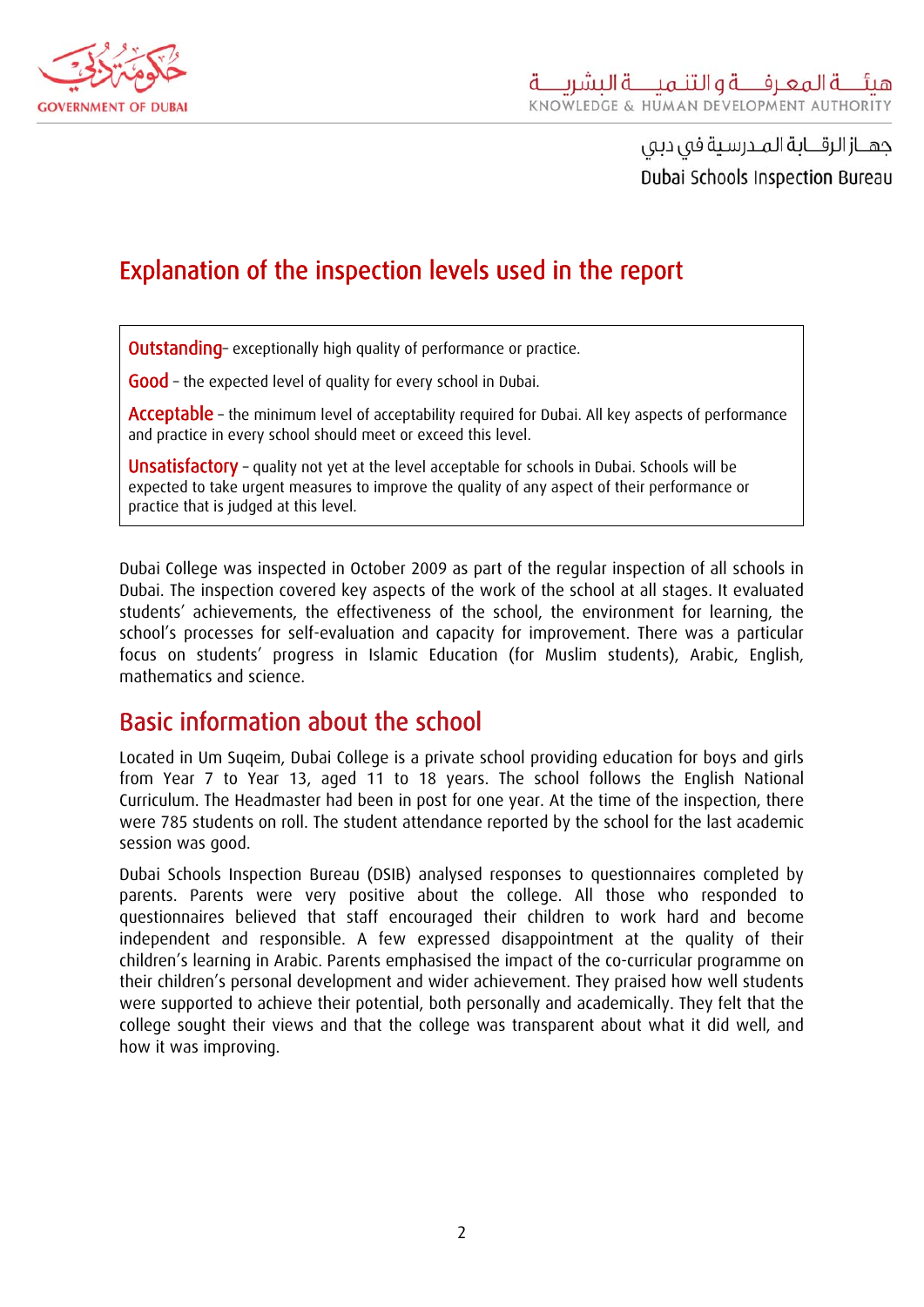<span id="page-3-0"></span>

#### How well does the school perform overall?

Dubai College provided a good quality of education. It had made very good progress in addressing all of the recommendations of the last inspection report. Students' attainment and progress were outstanding in English, mathematics and science and good in Arabic. In particular, the college ensured that students' learning was broadened beyond the knowledge of the examination courses. As a result, students could confidently apply their learning in reallife contexts. Inspectors noted how well students used English in their learning and communication across their subjects, and how well they used one subject to help them to understand another. The school did not make sufficient provision for Muslims to study Islamic Education. The timetabling arrangements, teaching and accommodation had not given this subject sufficient priority, and students' attainment in this subject was therefore unsatisfactory. Across the school the quality of teaching was outstanding. Teachers were skilled and knowledgeable, and they taught students how to be effective learners. They assessed students' skills regularly and used this information to identify any weaknesses and provide additional support or more challenge. They also used assessment well to encourage students to become responsible for their own learning by helping them to track their own development and set targets.

Students benefited from learning in an environment of mutual support and high standards. The school's curriculum was under review. Staff aspired to develop it further to provide a wider range of subjects and more choice by using technology more as a medium for learning. At present, the school's information and communication technology (ICT) infrastructure was not sufficiently well developed to allow this. The school's co-curricular activities contributed significantly to producing mature and confident young people with positive attitudes to health and leisure. There was scope to develop further their awareness of the influence of Islam on the society they lived in, and to provide opportunities for students to be active in environmental stewardship.

Parents were pleased with the school and said that it delivered its aims well. The school involved them well in supporting their children's learning. The school had implemented rigorous systems for assessing students' progress and evaluating the work of the school. A system of department reviews had challenged teachers to reflect on how they could raise standards further. New self-evaluation and improvement processes were already beginning to ensure that the school achieved the highest standards. The governing board supported the school well, and the Headmaster reported to the board on standards. Managers and governors had not yet addressed important weaknesses in provision for and attainment in Islamic Education, a key curriculum area.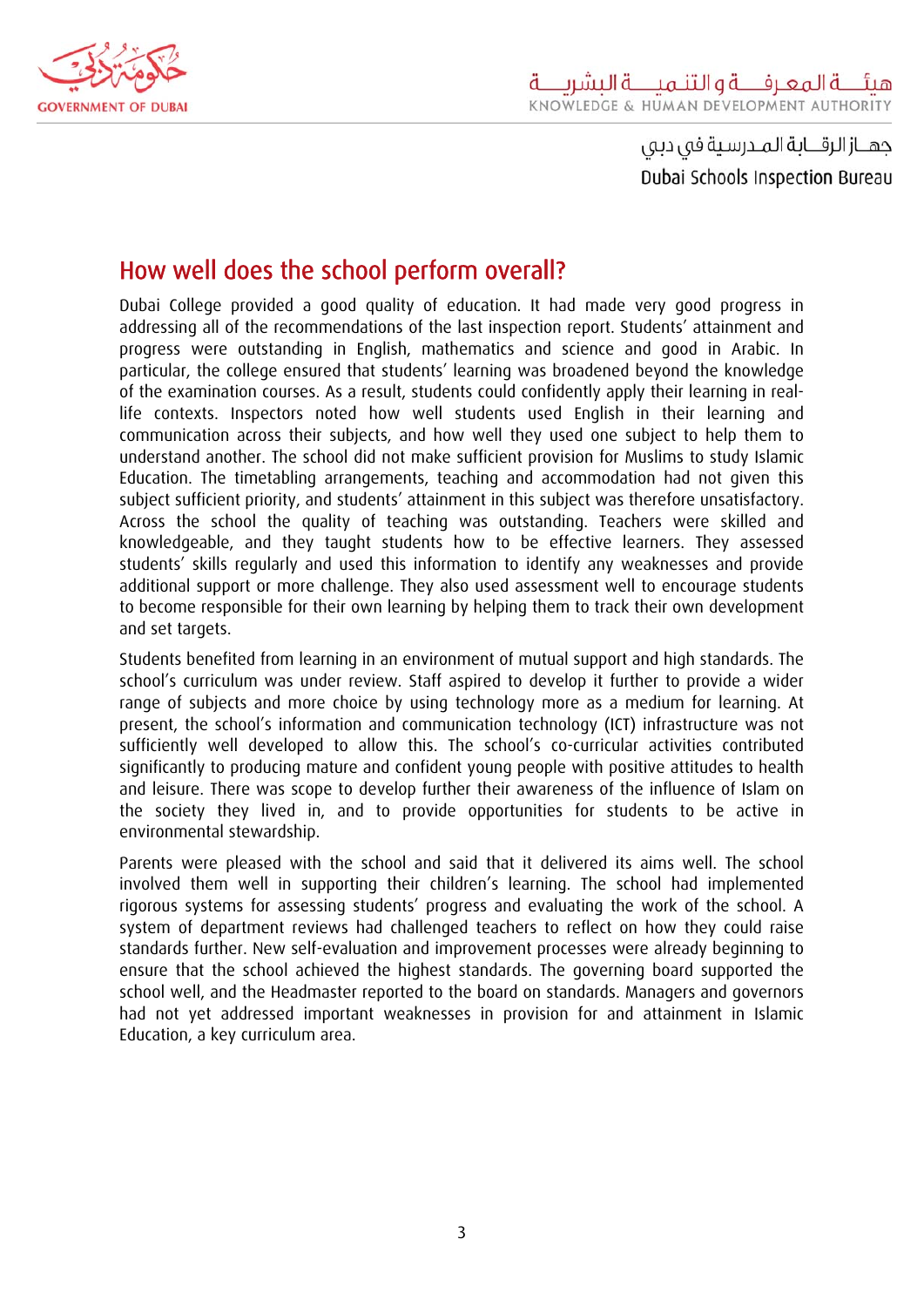<span id="page-4-0"></span>

# Key features of the school

- Outstanding academic standards and progress;
- The high quality of teaching across the school;
- Students' skills in learning independently and co-operatively;
- The contribution of the co-curriculum to students' learning and development;
- Teachers' high expectations and the quality of support students receive;
- Systems for involving students in tracking their attainment and progress and setting targets;
- Effective leadership across the school.

#### Recommendations

- Improve provision for Islamic Education and attainment in this subject;
- Continue to develop consistent high quality assessment and self-evaluation systems which assure high quality outcomes for learners;
- Continue to develop the role of the Governing Body to hold the school to account.

## How good are the students' attainment and progress in key subjects?

Students' attainment in Islamic Education was unsatisfactory. However, the students were making acceptable progress in their learning at both the secondary and post-16 stages. Very few students could demonstrate an appropriate level of knowledge about key figures and events in Islam. By Year 10, students did not have sufficient understanding of the Pillars of Islam and Pillars of Faith. Their skills in recitation were also below expectations for students of their age and stage. All students were enthusiastic about their faith and interested in the subject matter. They asked probing questions to strengthen their understanding.

Students' attainment and progress in Arabic were good. All students studied Arabic as a second language. Most students attained levels that were above average for this subject. Students had good listening skills. They could answer spoken questions in complete sentences. They could read fluently and understood the main points and some of the details in short passages. By Year 9, most students were able to write properly structured sentences. Their handwriting of Arabic script was developing well. They made good use of grammar and vocabulary in their writing. However, they needed to develop their skills further in writing for a wider range of purposes.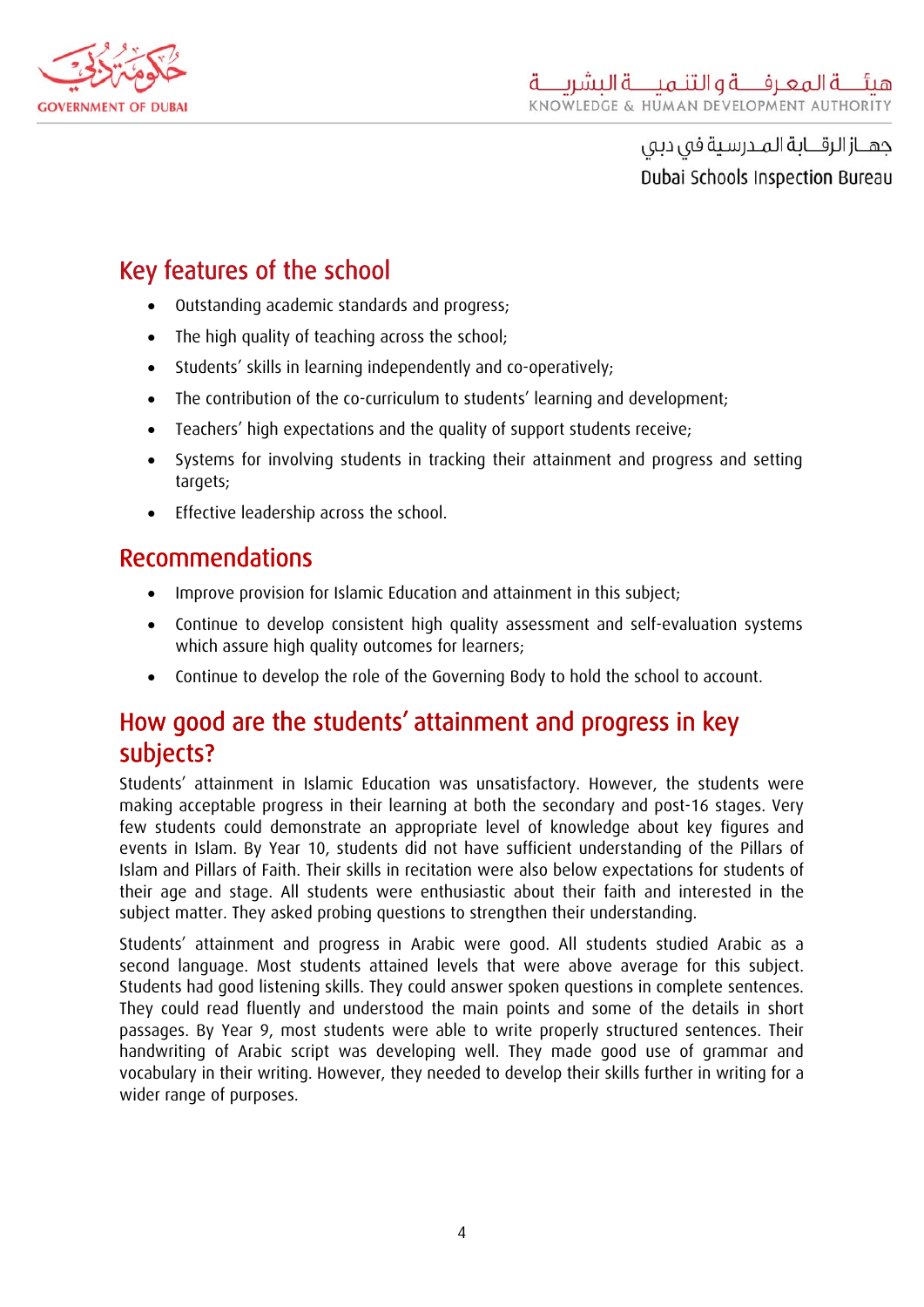

Students' attainment and progress in English were outstanding at all stages. The school had maintained consistently high standards of attainment in examinations over several years. Students entered the college with well developed skills in English. In particular, they had reading skills beyond normal expectations for their age. Dubai College ensured that they made very good progress on building these skills further. All students spoke confidently and used sophisticated vocabulary to express themselves clearly. They listened carefully and gave well considered responses in class discussions. Students read widely and demonstrated deep understanding of a wide range of texts. They were particularly good at using examples from texts to illustrate their points of view in discussions. Students could identify the key features of different styles of writing and regularly used these features in their own writing to add effect. Notably, teachers in other curriculum subjects used and further developed students' skills in English to help them to achieve success.

Students' attainment and progress in mathematics were outstanding across the school. Students performed very well in examinations, and most achieved or exceeded ambitious personal targets. At both General Certificate of Secondary Education (GCSE) and General Certificate of Education (GCE) Advanced Level, the number of students achieving the highest grades was much better than the national averages of all schools in England. Students from Dubai College also achieved exceptionally well in the Mathematics Olympiad and in international mathematics competitions. Students were making outstanding progress in learning across the whole range of mathematics skills. In particular, they demonstrated exceptional investigative and higher order thinking skills. They could apply their mathematical skills and knowledge in a wide range of contexts across their learning in other subjects. For example, older students could solve challenging problems in physics using applied mathematics without support from staff.

Student's attainment in science was outstanding. In biology, chemistry and physics, most students achieved A to C grades at AS-level, with the majority achieving A or B grades in biology and physics. At all levels, the schools results were better than averages for other schools. These high levels of attainment had been sustained over recent years and, in physics, there were signs that attainment was continuing to improve further. Most students made outstanding progress on their prior learning. At Key Stage 3, students could independently design and carry out experiments based on sound hypotheses. Almost all chose appropriate formats to present their findings. Older students had well developed investigative skills. They thought scientifically and linked concepts well to understand how science was applied in the real world.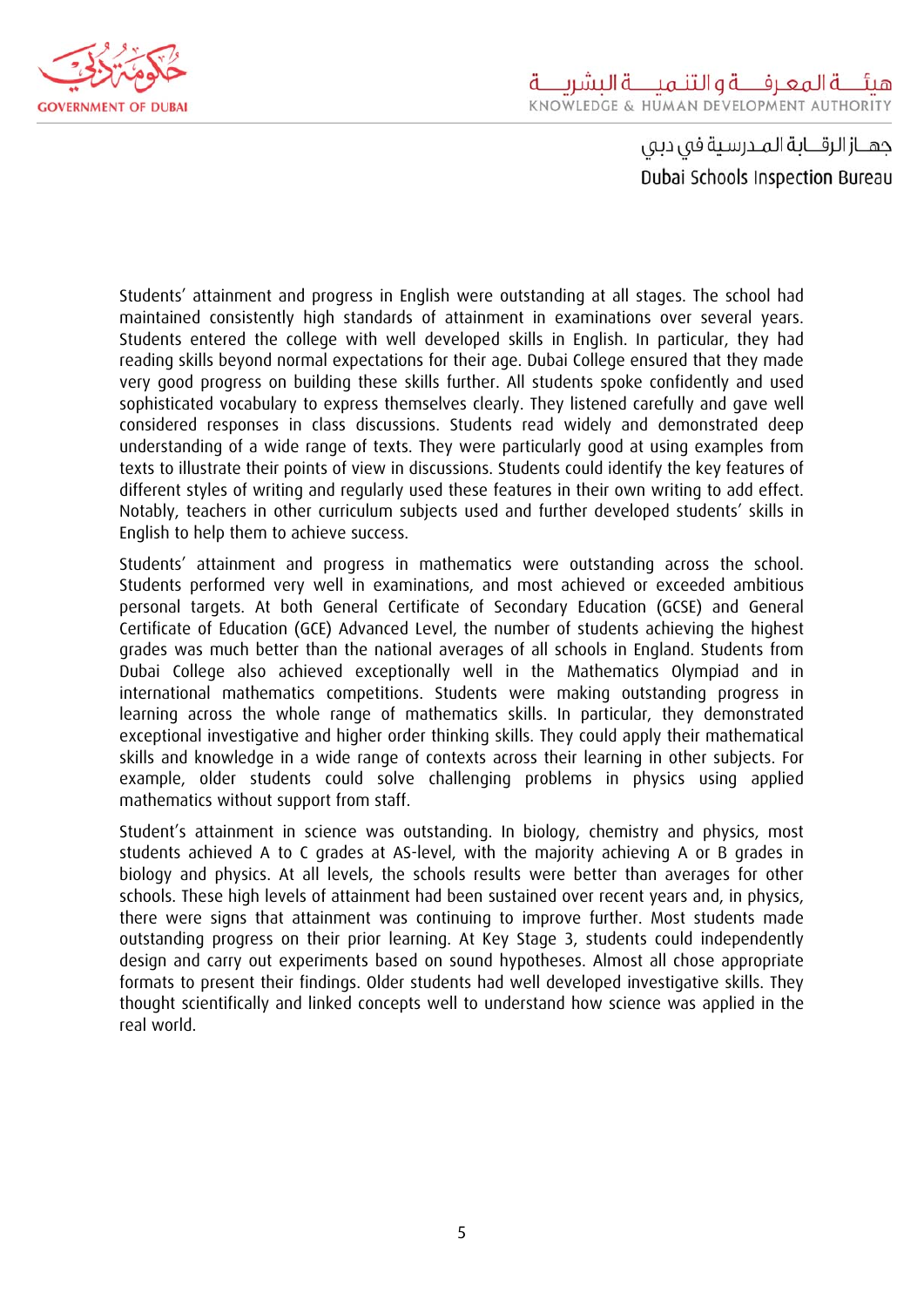<span id="page-6-0"></span>

## How good is the students' personal and social development?

Students behaved in a mature way and engaged openly and confidently with visitors. They treated their peers with understanding and respect and demonstrated very positive attitudes to their learning. In particular, they supported and challenged one another well in their learning and this helped them to achieve high standards. Levels of attendance were good.

Students demonstrated good civic understanding and appreciation of local traditions and culture. They viewed the multi-cultural nature of Dubai as a positive and enriching influence. Almost all had additional responsibilities within the school community which developed their wider skills and qualities well. Most students had a basic understanding about Islam, although they did not fully understand the impact of Islam on their lives as citizens of Dubai.

Students at the secondary phase had a good understanding of the characteristics of Dubai's economy through the continuous progress they had witnessed themselves. In the Sixth Form, this understanding was enhanced through courses such as economics and geography. Students were aware of the current environmental concerns and participated in recycling activities. However, they did not fully appreciate the impact of their individual actions on the sustainability of the environment.

#### How good are the teaching and learning?

The overall quality of teaching across the school was outstanding. Teachers were highly qualified and enthusiastic, with excellent subject knowledge. They knew how students learn effectively in their subjects and how to motivate, engage and sometimes inspire them. Almost all lessons were well planned and structured. Teachers demonstrated their high expectations to students through providing well-paced and challenging lessons. They made very good use of resources to provide examples and practical learning activities. Almost all teachers asked questions which challenged students to think deeply and extend their learning further by asking questions themselves. Teachers were skilled at teaching very able students. For example, they used enquiry and critical thinking activities to enable students to apply their learning in real contexts. In a few lessons, the teachers did not give the students enough opportunity to learn independently.

The quality of students' learning across the school was outstanding. Students were ambitious for themselves and were highly motivated to learn. They took responsibility for their own learning. In consultation with the teacher, they set themselves challenging targets and knew what they had to do to achieve these. They were increasingly carrying out independent research and presenting their work to their classes. Students worked independently of the teacher and collaborated effectively in pairs and small groups. They often made good use of ICT at home to research and present their work. This deepened their learning and increased their progress. A significant feature of students' learning in Dubai College was how well they made learning connections across subject areas. In the Sixth Form, students were becoming increasingly independent learners, and occasionally led the teaching. They were becoming less reliant on teachers to direct their learning and preparing well for higher academic study.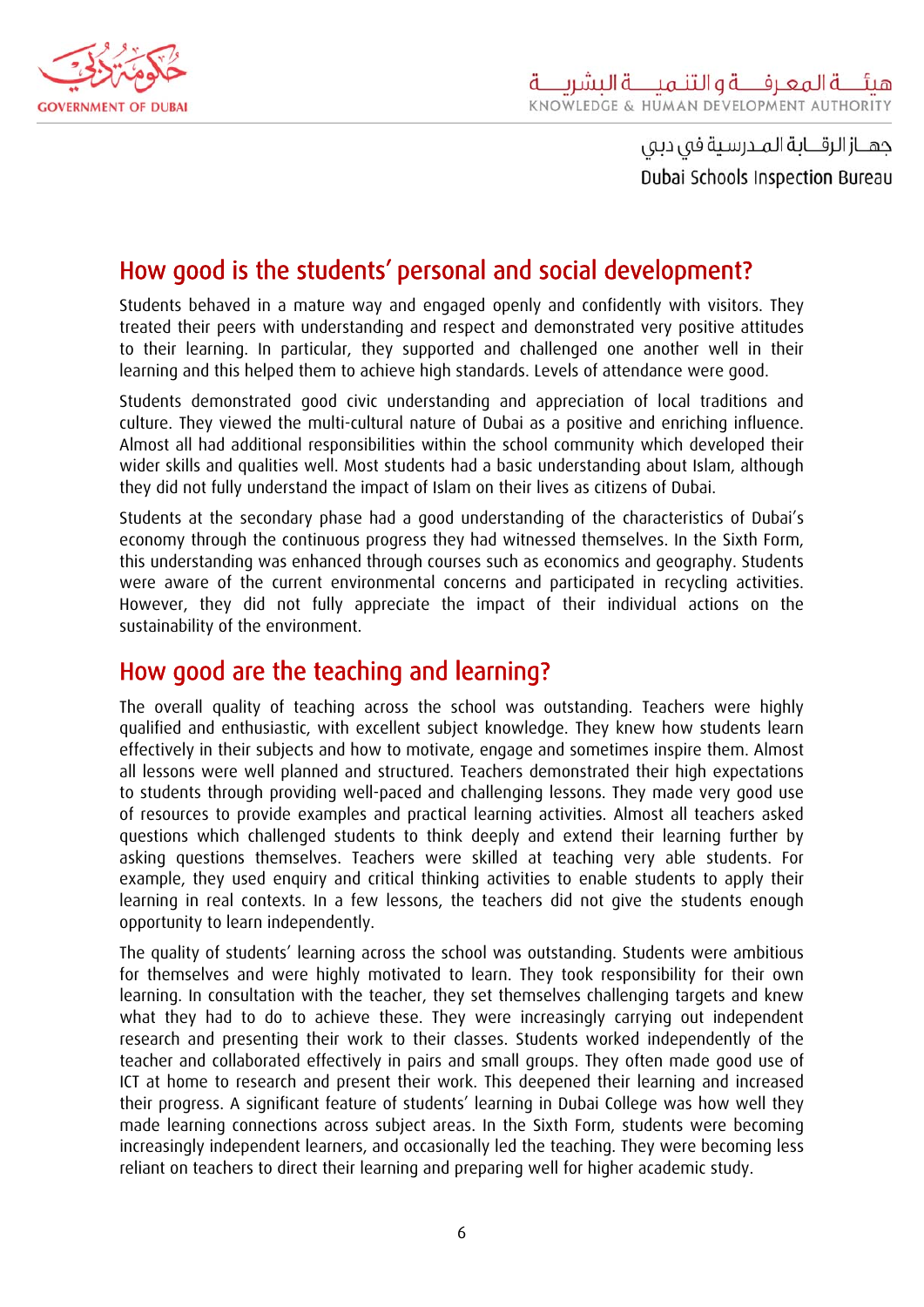<span id="page-7-0"></span>

Across the school, teachers used assessment well as part of learning, and there were examples of exemplary practice. Teachers knew their students' strengths and learning styles very well. Almost all teachers ensured that students understood how they were expected to perform in tasks. Teachers regularly reviewed students' work and provided helpful comments which students used to improve their work. In best practice, teachers regularly checked that everyone was understanding and continuously adapted the lessons to support and challenge individuals. When students assessed one another's work they learned from their mistakes and from each other. Most heads of department used test results to track students' progress and to set and monitor their targets. The way the school engaged students in developing learning skills was innovative and highly effective practice. However, in a few subjects, teachers were not yet using assessment effectively to ensure that students were always challenged.

#### How well does the curriculum meet the educational needs of all students?

The curriculum successfully met the aim of the college to provide a high quality British-style education. Students could study an appropriate range of subjects at all levels. Staff were reviewing the curriculum to bring it up-to-date and ensure that it responded to the needs of its students and its community. For example, staff had begun to investigate how alternative learning and accreditation approaches could further broaden opportunities for students and link them with learners beyond Dubai College. Significant features of the curriculum included some very productive curricular links with industry and commerce. In many departments, students were highly successful in national and international competitions and events. The college recently won the regional final of the schools Formula-1 engineering competition. They fielded successful sports teams and highly acclaimed musicians. The college considered the wide range of opportunities for personal achievement to be part of its curriculum and these had a positive impact on the development of almost all students. There were weaknesses in the timetabling arrangements for Islamic Education, which meant that Muslim students missed out on other learning.

#### How well does the school protect and support students?

The college had outstanding arrangements in place to ensure the health and safety of students. Staff were reflective and vigilant. They anticipated potential hazards and responded effectively to these. The high standard of maintenance enhanced the stimulating learning environment. Students were well trained in safe practices and risk-assessment, particularly in science. The college cafeteria provided healthy choices and students learned about healthy lifestyles through personal, social and health education. They were encouraged to adopt healthy leisure habits through the wide range of sporting and physical activities. All staff, including support staff, were clear about the college's policy on child protection.

All staff, and particularly tutors, provided effective pastoral support to students. They knew their students very well and were alert to anything that might be affecting their learning or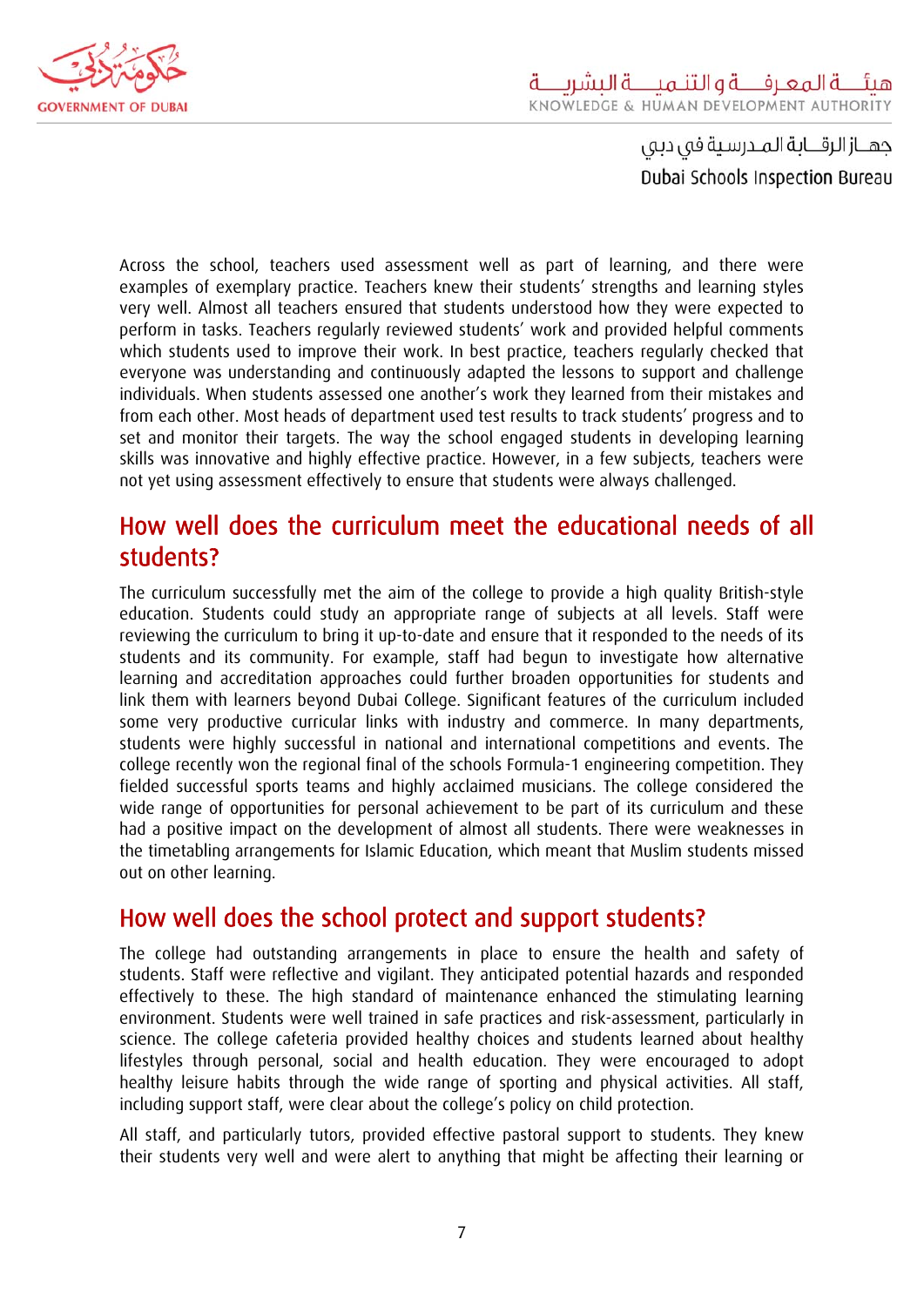<span id="page-8-0"></span>

welfare. Skilled and knowledgeable staff helped students to build a profile of their skills and knowledge. As a result, almost all students secured places at their preferred universities, and were well prepared for independent living. A tracking system was in place across the school and was very effective in monitoring students' progress. Almost all teachers were effectively using this data to support and modify individual students' target-setting. Students regularly reviewed and set their own learning targets. Those who were not reaching expectations were promptly identified, and given additional support.

#### How good are the leadership and management of the school?

Leadership across the school was outstanding. The Headmaster had quickly evaluated the key strengths of the college. He had effectively shared his vision for improving the school and involved everyone in achieving this. Senior managers worked closely with staff to ensure that they understood how, for example, to use self-evaluation and assessment effectively to raise standards. The heads of departments and pastoral teams were supporting agreed priorities and led their departments effectively. The culture of leadership in the school encouraged innovation and ensured continuous improvement. Almost all staff had high standards and worked together well to improve the college. Many took a leading role in local, national and international initiatives. Those who ran co-curricular activities took significant responsibility for achieving high standards. Students were developing leadership skills well in a supportive environment and using these to serve the school.

The school had implemented effective systems to evaluate the quality of its work and plan improvement. The views of parents, students and staff had been gathered and a five year improvement plan produced. This plan identified almost all of the areas in which the school had room for further improvement. The plan was well understood by staff, and well supported by department development plans. Departments themselves had looked closely at students' attainment and had started to continuously review their teaching, learning and courses. Senior managers had begun a cycle of challenging academic reviews to support this process.

Parents had appropriate opportunities to find out about their children's progress, including regular reports and parents evenings. They were pleased with the level of detail they received about their children's targets and praised how well their children understood what they had to do to reach these. They reported that tutors and senior managers were always accessible. Friends of Dubai College supported the college well, for example through offering seminars and work experience. They organised social and fund raising events, and maintained the school's positive profile within the community. The college worked well with a wide range of partners including industry and commerce in Dubai and the wider English-speaking world.

The governors supported the college well, by providing their professional advice and support with projects. For example, they had contributed expertise to the music centre and auditorium building and had supported students to represent the college at international events. They had started to link more closely with subject departments. However, they did not yet seek wide enough representation from parents. The Headmaster provided a clear account of the college's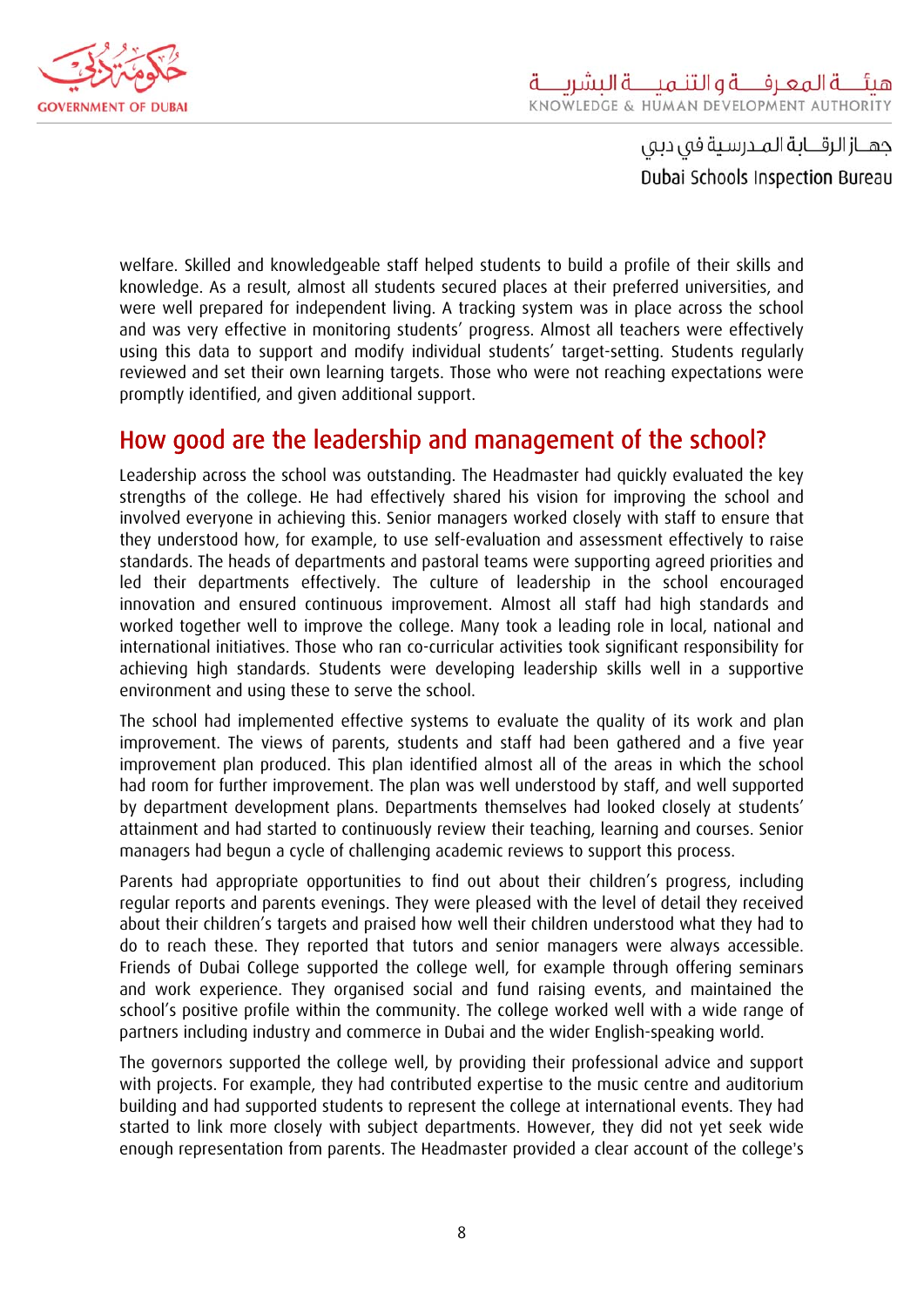

activities to the governors. However, they had not yet provided sufficient challenge to the college to conform to the highest standards and legislation in all curriculum areas.

The teaching staff were high quality skilled teachers with advanced subject knowledge. The Bursar monitored the work of support staff closely and provided appropriate training. The college estate provided a wide range of facilities, many of an outstanding quality. There was an appropriate number of well appointed classrooms which were fully resourced for their purpose. Significant features included a new auditorium, a spacious swimming pool and a full range of sports facilities, a well-designed music centre and drama studio. The college did not have a 21<sup>st</sup> century ICT infrastructure and this limited students' opportunities to use ICT in school as part of their learning. The arrangements for lunch did not include an indoor space dedicated to eating. There was inadequate prayer space and no dedicated classroom for the teaching of Islamic Education.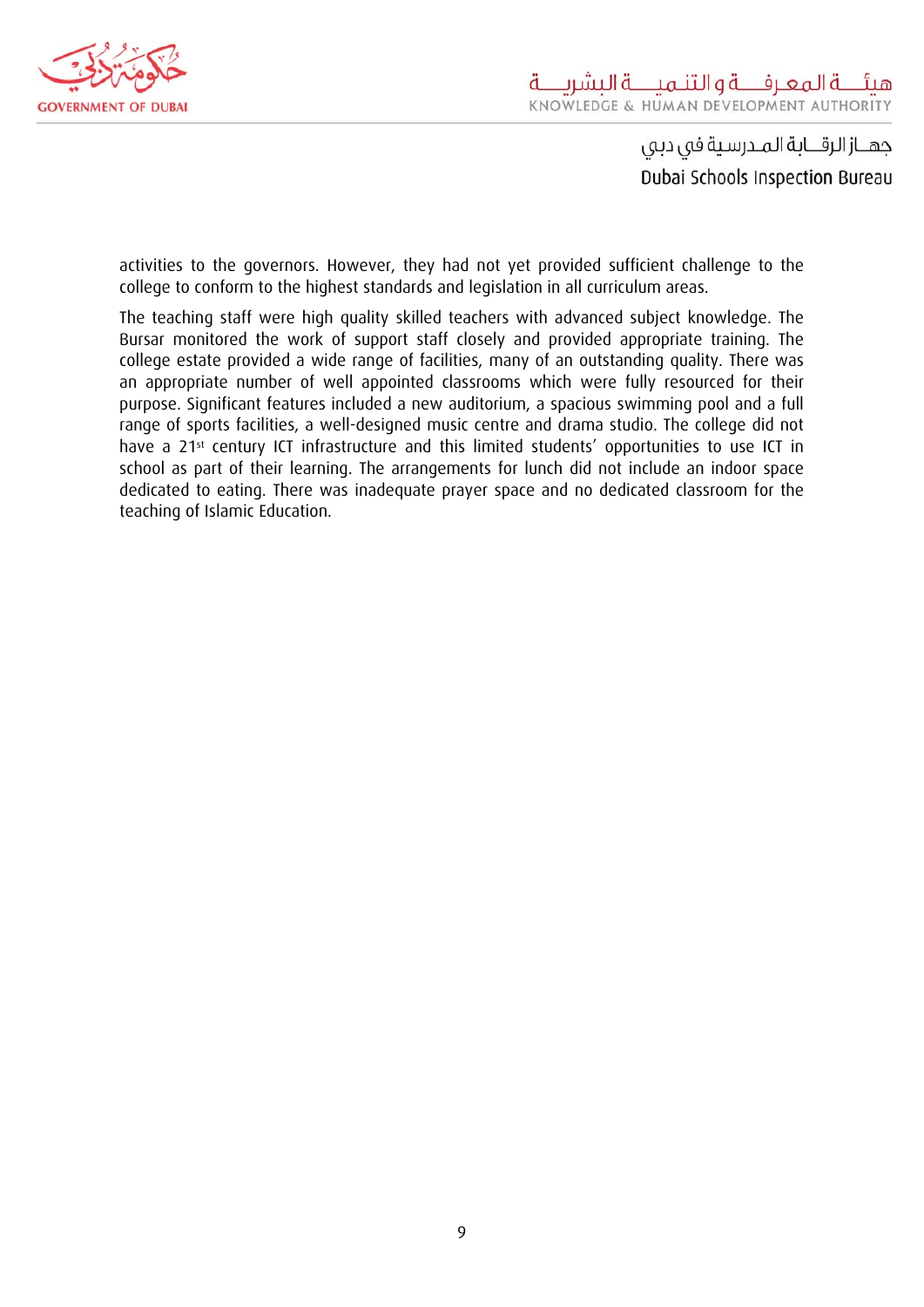<span id="page-10-0"></span>

## Summary of inspection judgements

In their evaluation of the overall effectiveness of the college, the inspection team made judgements about the following aspects of the college's performance.

Four descriptors are: Outstanding; Good; Acceptable; Unsatisfactory.

| How good are the students' attainment and progress in Islamic Education? |                |                |
|--------------------------------------------------------------------------|----------------|----------------|
| Age group:                                                               | Secondary      | Post-16        |
| Attainment                                                               | Unsatisfactory | Unsatisfactory |
| Progress over time                                                       | Acceptable     | Acceptable     |

| How good are the students' attainment and progress in Arabic? |           |         |
|---------------------------------------------------------------|-----------|---------|
| Age group:                                                    | Secondary | Post-16 |
| Attainment                                                    | Good      | Good    |
| Progress over time                                            | Good      | Good    |

| How good are the students' attainment and progress in English? |             |             |
|----------------------------------------------------------------|-------------|-------------|
| Age group:                                                     | Secondary   | Post-16     |
| Attainment                                                     | Outstanding | Outstanding |
| Progress over time                                             | Outstanding | Outstanding |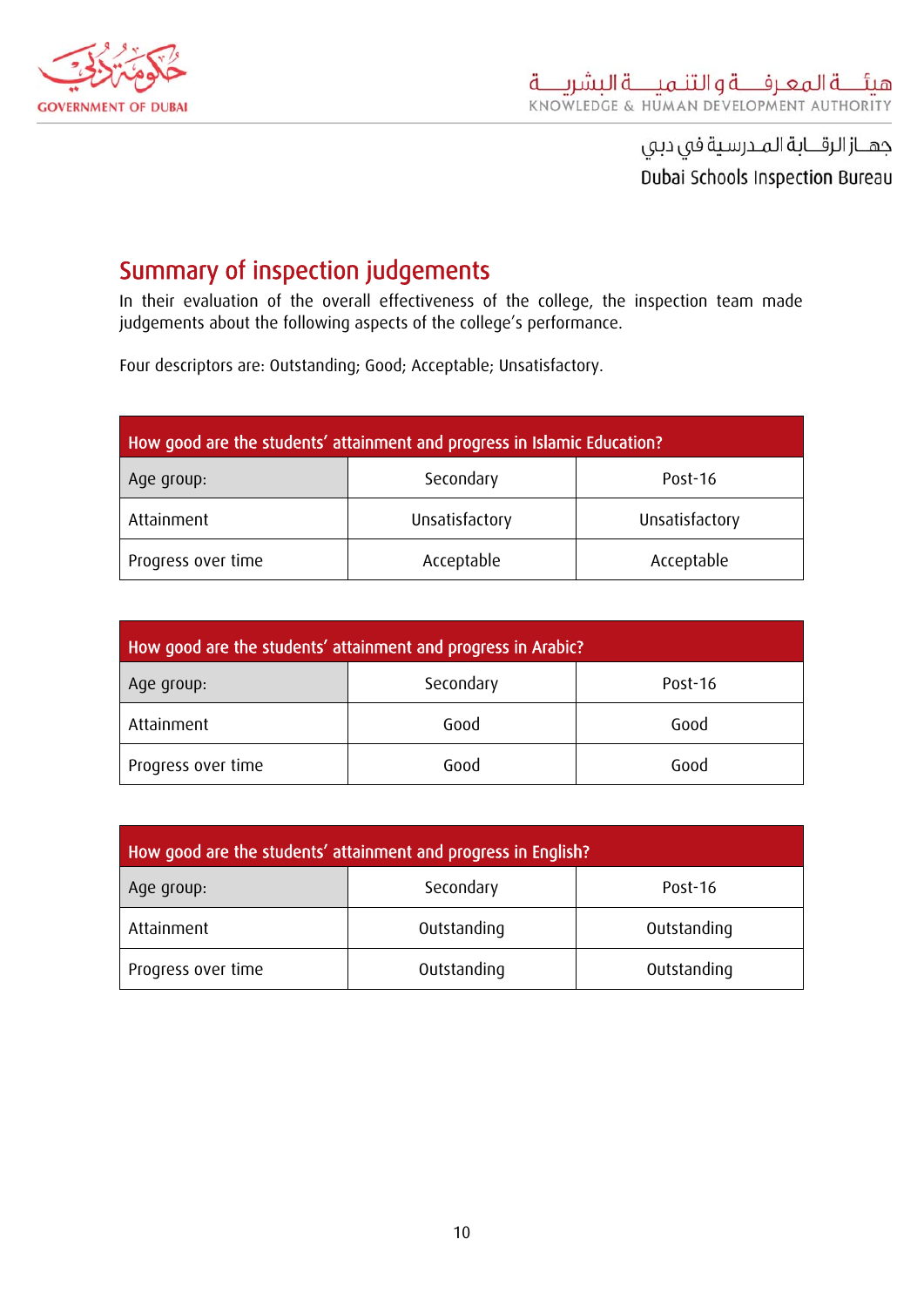

| How good are the students' attainment and progress in mathematics? |             |             |
|--------------------------------------------------------------------|-------------|-------------|
| Age group:                                                         | Secondary   | Post-16     |
| Attainment                                                         | Outstanding | Outstanding |
| Outstanding<br>Outstanding<br>Progress over time                   |             |             |

| How good are the students' attainment and progress in science? |             |             |
|----------------------------------------------------------------|-------------|-------------|
| Age group:                                                     | Secondary   | Post-16     |
| Attainment                                                     | Outstanding | Outstanding |
| Progress over time                                             | Outstanding | Outstanding |

| How good is the students' personal and social development? |             |             |
|------------------------------------------------------------|-------------|-------------|
| Age group:                                                 | Secondary   | Post-16     |
| Attitudes and behaviour                                    | Outstanding | Outstanding |
| Islamic, cultural and civic<br>understanding               | Good        | Good        |
| Economic and environmental<br>understanding                | Good        | Good        |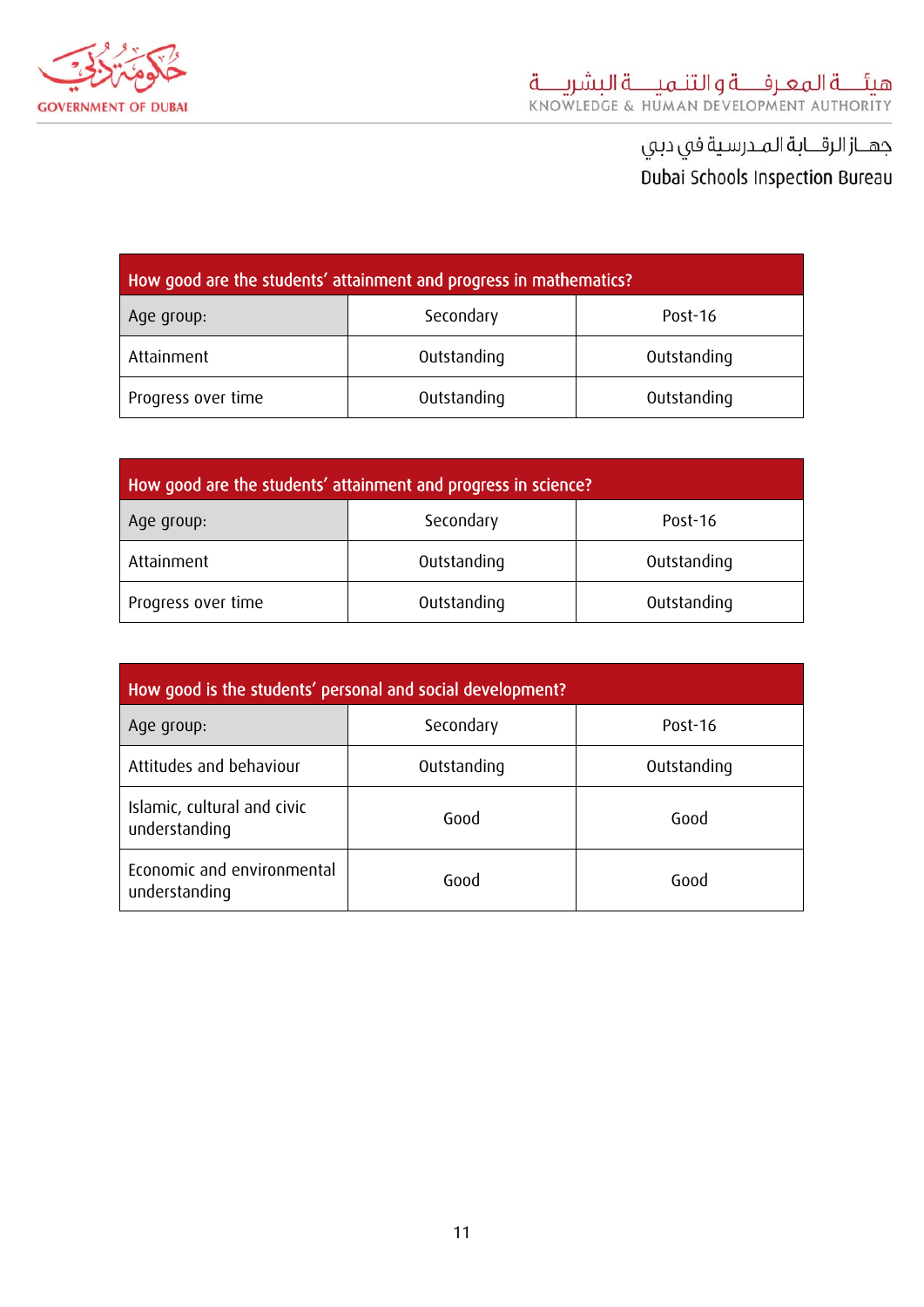

| How good are teaching and learning? |             |             |
|-------------------------------------|-------------|-------------|
| Age group:                          | Secondary   | Post-16     |
| Teaching for effective<br>learning  | Outstanding | Outstanding |
| Quality of students' learning       | Outstanding | Outstanding |
| Assessment                          | Good        | Good        |

| How well does the curriculum meet the educational needs of all students? |           |         |
|--------------------------------------------------------------------------|-----------|---------|
| Age group:                                                               | Secondary | Post-16 |
| Curriculum quality                                                       | Good      | Good    |

| How well does the school protect and support students? |             |             |
|--------------------------------------------------------|-------------|-------------|
| Age group:                                             | Secondary   | Post-16     |
| Health and safety                                      | Outstanding | Outstanding |
| Quality of support<br>Outstanding<br>Outstanding       |             |             |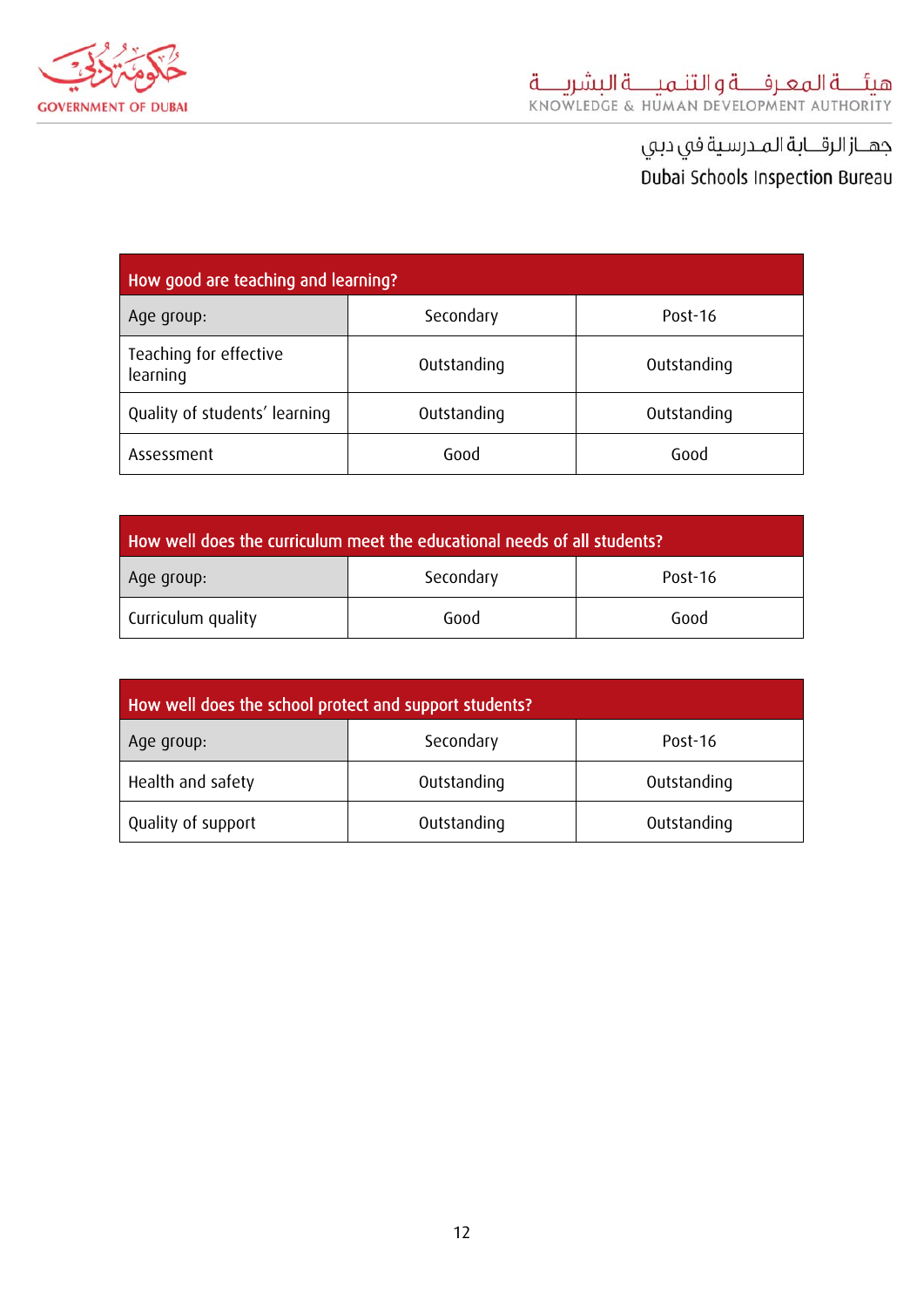

| How good are the leadership and management of the school? |             |  |
|-----------------------------------------------------------|-------------|--|
| Quality of leadership                                     | Outstanding |  |
| Self-evaluation and improvement planning                  | Good        |  |
| Partnerships with parents and the<br>community            | Outstanding |  |
| Governance                                                | Acceptable  |  |
| Staffing, facilities and resources                        | Good        |  |

How well does the school perform overall?

Good

13